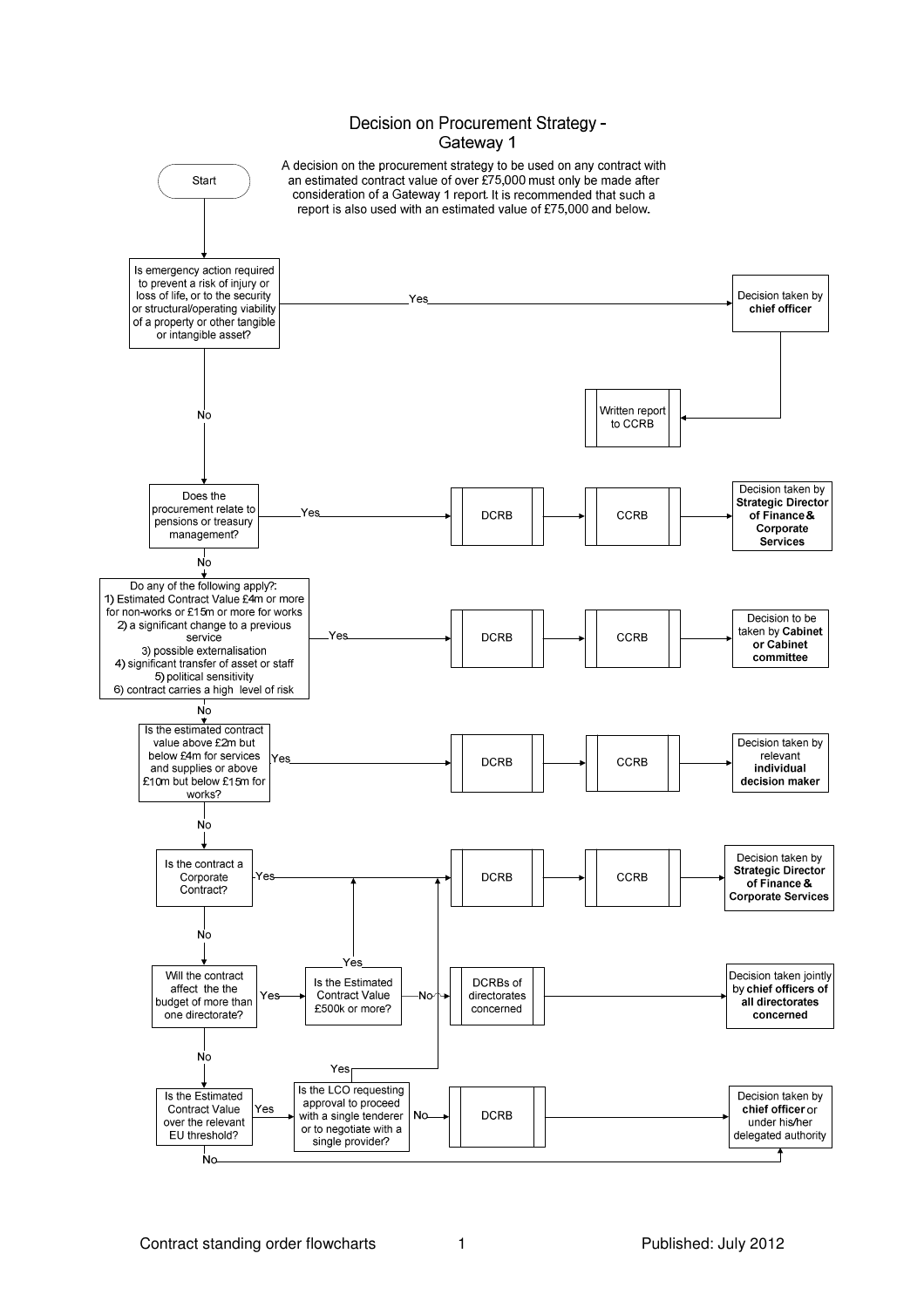

## Decision on Contract Award - Gateway 2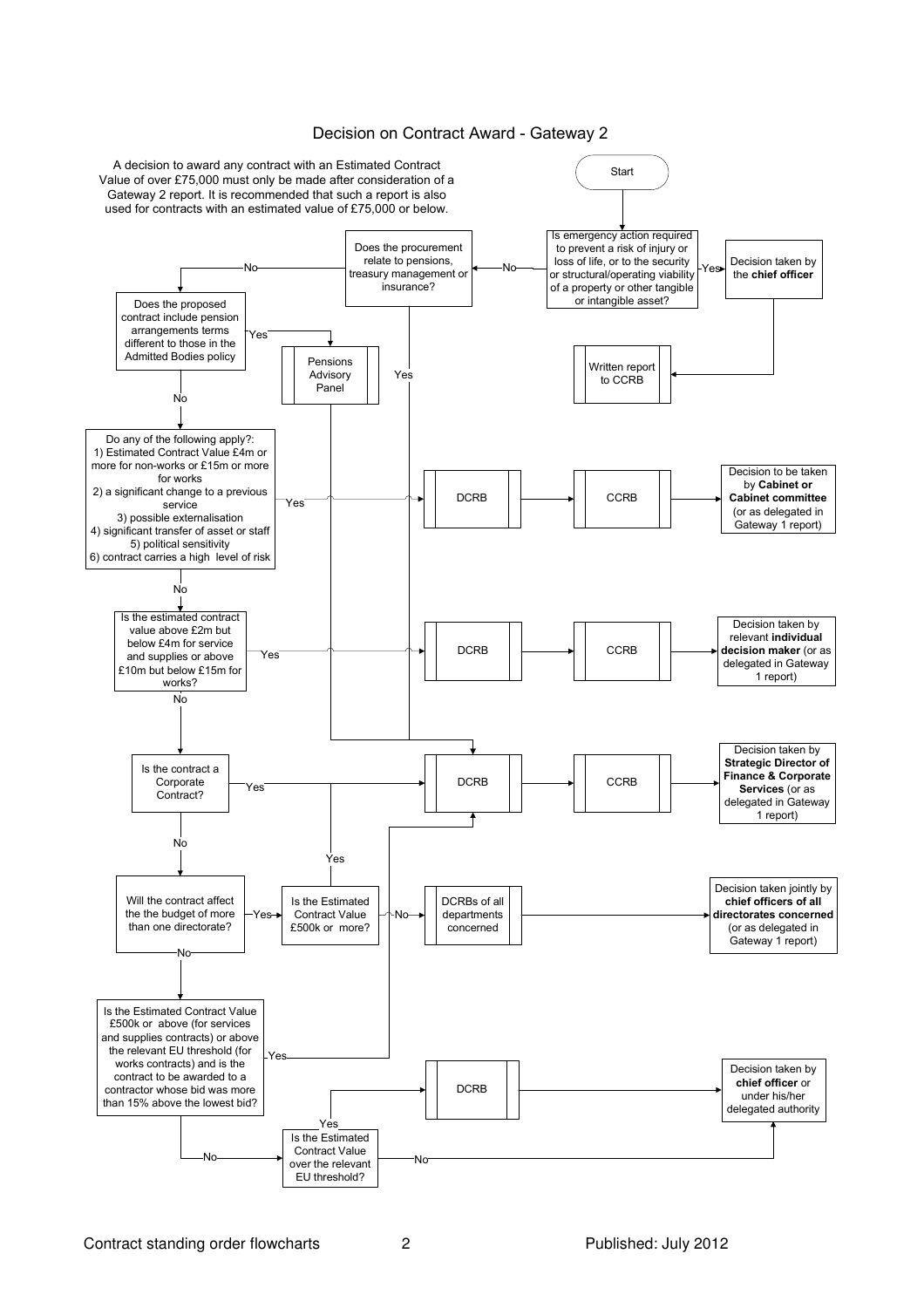